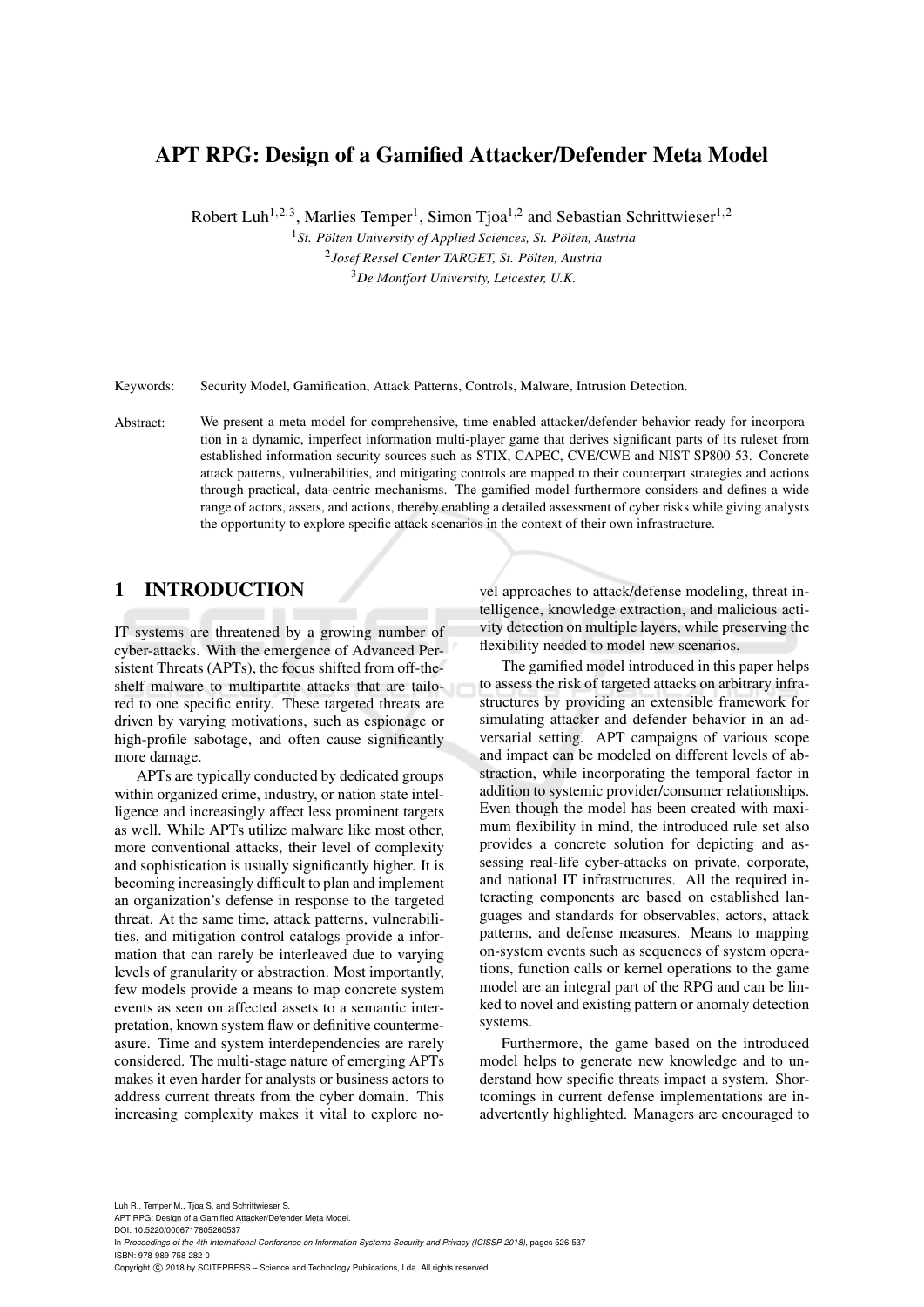explore new threats and are presented with possible organizational and system-level mitigations as suggested by accepted security standards. Analysts and IT/security experts are provided the means to model concrete hacks and link them to the output of intrusion detection systems currently in place at their organization. Altogether, the gamified approach is designed to raise awareness and improve risk assessment while closing the gap between high-level kill chains, independently published countermeasures and policies, and concrete attacks depicted by real-word events and carried out through the exploitation of systemic vulnerabilities and weaknesses.

Specifically, we contribute by:

- presenting an easily expandable, time-enabled attacker/defender meta model for depicting and assessing advanced persistent threats;
- providing a link to various standards and formats, such as STIX-defined data observables, CAPEC attack patterns, as well as operational risk assessment and mitigation planning within a gamified setting:
- introducing a mapping mechanism for linking attacker behavior to opposing security and privacy controls listed in the NIST SP800-53 standard.

Please bear in mind that the game implementation itself is not part of this model-centric paper. It will be discussed and evaluated in an upcoming publication.

The remainder of this paper is structured as follows: After exploring related work in both the intrusion modeling and game theory domains (Section 2), we discuss the theoretical aspects of our model and present a high-level view on the multi-layered approach employed (Section 3). We furthermore define actions and all their component classes in the context of the APT RPG, while paving the way for an accessible game rule system that has been concurrently developed. Section 4 specifies our practical approach to combining STIX vocabularies, CAPEC patterns, CWE, CVE entries, and NIST SP800-53 controls into one model, which takes all its components from existing sources across the threat information domain. Section 5 concludes the paper and provides a research  $\omega$ tlook

#### $\mathbf{2}$ **RELATED WORK**

Since the APT RPG borrows concepts from attack modeling as well as game theoretic approaches, we take a closer look at similar works in both areas. Several researchers introduced attacker/defender mo*dels* that consider numerous factors and properties:

Like the APT RPG, the Diamond Model of Intrusion Analysis (Caltagirone et al., 2013) establishes the basic elements of generic intrusion activity, called an event, which is composed of four core features: adversary, infrastructure, capability, and victim. It extends events with a confidence score that can be used to track the reliability of the data source or a specific event. While some of its premises are similar to our own work, the Diamond Model does not consider Enablers or Disablers (see Section 3.3) or any automation for determining specific actions on the attacker's and defender's side. While it is a powerful template in its own regard, the APT RPG provides these mechanisms – and more. Its gamified core provides the ready-to-use framework for simulation and automated knowledge discovery. In summary, the Diamond Model and the APT RPG share commonalities and could potentially benefit from each other in terms of feature modeling, terminology, and approach to gamification.

In the work by Syed et al. (2016), the authors present a unified cyber security ontology (UCO) extending the Intrusion Detection System ontology by Undercoffer et al. (2004). UCO is a semantic version of STIX with a link to cyber security standards similar to the ones used in the APT RPG. Real-world knowledge appended using the Google knowledge graph and various other knowledge bases. Syed et al. provide little information about data retrieval mechanisms and general automation. The main use cases emphasized are the identification of similar software, and the association of vulnerabilities with certain (classes of) products. Unlike the APT RPG, UCO does not consider temporal information or measures of uncertainty.

On the side of *game theory*, introduced models are usually separated into several classes, depending on a multitude of factors. Roy et al. (2010) survey a number of approaches for the network security domain and categorize non-cooperative games into static and dynamic scenarios of varying levels of information quality and completeness. A good starting point for literature review, we classified the APT RPG in accordance to Roy et al.'s schema (see Section 3.2).

Cook et al. (2016) presents an overview of risk assessment strategies for industrial control systems (ICS) that includes, among others, the game theoretic approach. The authors conclude that there exists no unified risk model for hitherto unconsidered ICS scenarios that incorporates events, threats, vulnerabilities, and general consequences with a measure of uncertainty. Suggested future work includes the development of an environment to allow an intelligent adversary to test an ICS's defenses in a nonde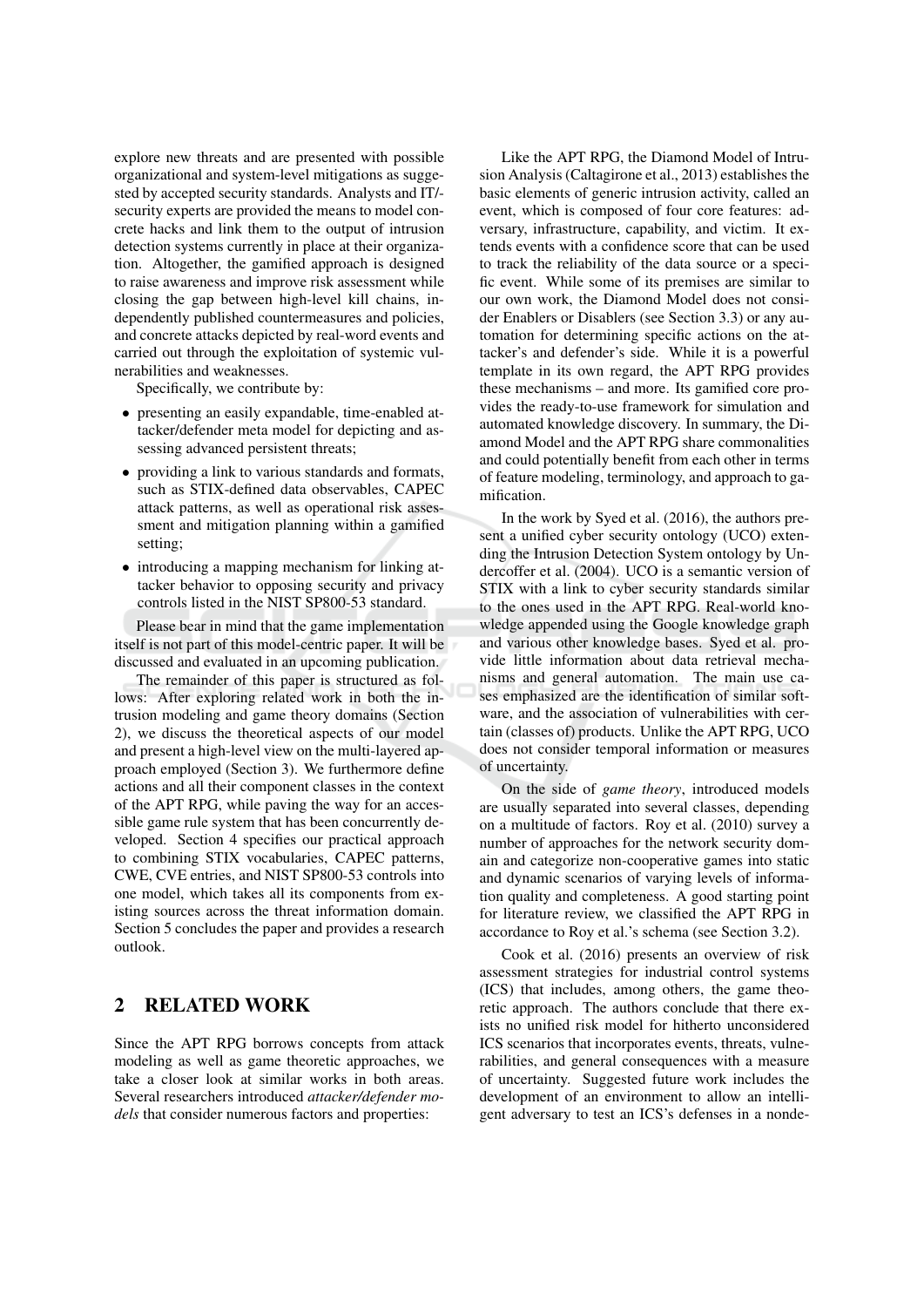structive (e.g. game theoretic) manner. This is specifically addressed by the APT RPG. Similarly, Lewis (2014) offers an introduction to risk assessment strategies for critical infrastructure protection, including an in-depth look at Bayesian belief networks and game theory applications.

Applied to a power grid scenario, Holmgren et al. (2007) introduce a model for studying defense strategies against hostile actions leading to a power shutdown. Outages are split into stages ranging from prevention to recovery. Unlike the more flexible APT RPG, Holmgren et al.'s model is a perfect and complete information game that does not allow adding new components to the existing network of assets. In addition, only qualified attackers of static skill, determination, and existing access to the system are considered. The overall motivation of implementing the power grid game is still comparable to our approach: It aims to help with resource planning, risk screening, and with studying generic mechanisms that enhance the overall understanding of attacks against a system.

Contrary to the above, Nguyen et al. (2009) formally describe an abstract zero-sum, incomplete information game for network security scenarios. Their network model is based on the concept of linear influence networks (Miura-Ko et al., 2008), which is represented by two weighted directed graphs that signify the relationship of security assets as well as denoting vulnerability correlation among the nodes. The resulting influence matrix describes the contribution of an asset to overall security. If an asset is taken down by the attacker, its node is removed from the network, lowering the security rating for all connected assets. For common assets, compromising one node changes the probability that another linked asset will come under attack. Unlike the APT RPG, Nguyen et al. do not consider specific actors, assets, scenarios, or data sources. Since compromised nodes are removed entirely from the network, the model does not directly support stepped attacks or semi-successful attacker actions. As a pure zero-sum game, the model does not offer the same level of flexible payoff as the system introduced in this paper.

### 3 **ATTACKER/DEFENDER MODEL**

### 3.1 Overview

Our gamified approach is based on a novel attacker/defender model tailored to depict interconnected services that maintain  $-$  and operate with  $-$  various types of information. Consuming and providing services are represented by parent and child entities that enable the modeling of arbitrary, interdependent systems and infrastructures. At the same time, the APT RPG considers on-system events that define nominal and anomalous behavior, thereby establishing a link to actual attacker behavior in the form of individual actions.

Another main advantage of the model is its flexibility: Services, information and behavioral data can range from individual system processes on a single computer system to networked components in an entire branch of infrastructure. Figure 1 provides an overview of the interplay of the three main layers service, information, and data – and sketches the link to the APT RPG core model. Below axioms describe the cornerstones of our model. More in-depth definitions of terms can be found in Section 3.3.

- Axiom  $1$  Each service maintains and is maintained by information. Specifically, a service  $(\forall Victim)$  class, see Section 3.3) is controlled by *configuration* (technical or organizational settings and policies controlling the service's functions and parameters) while it maintains knowledge that either represents potentially sensitive information relevant to the service owner, or the configuration itself. Information is protected by controls (technical or organizational measures, see  $\langle Endler \rangle$  class) that focus on safeguarding con*fidentiality* and *integrity*.
- Axiom  $2$  Services are both consumers and providers for other services. A service  $(\langle Victim \rangle)$ is an interdependent entity that consumes and/or provides functionality for other entities. The status (ability to provide functionality to a consumer) of a service and its place in a hierarchical tree of services is protected by controls mitigating *avai*lability attacks. Erroneous behavior of a provider negatively impacts its consumers.
- Axiom  $3$  Service behavior is described by Both nominal (baseline) and anomaevents. lous (attacker) behavior is synonymous to one or several *events* ( $\langle Event \rangle$  class) captured and pre-evaluated by a dedicated *detection measure*. Events are the link between the attacker/defender model, the APT RPG core system, and actual monitoring data. In the context of the game, a sequence of these behavioral snippets are referred to as *actions*  $X$

Based on these premises, we can tell straightforward attack stories with significant depth and level of detail, which we later build upon.

For example, an operating system process might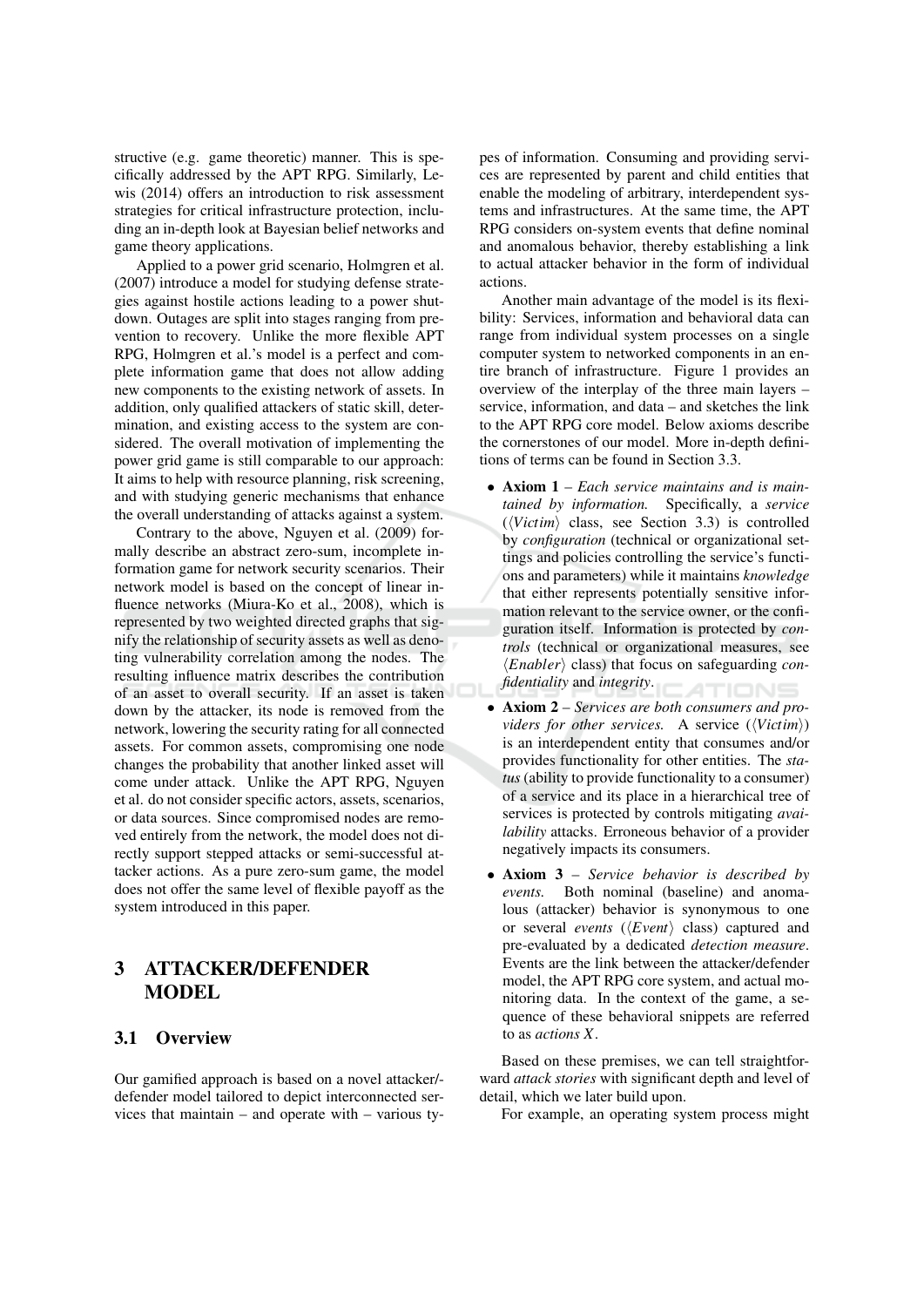

Figure 1: High-level view on the APT-RPG meta model. The top half represents the layers of the base attacker/defender model while the lower portion depicts the APT RPG gamified rule system.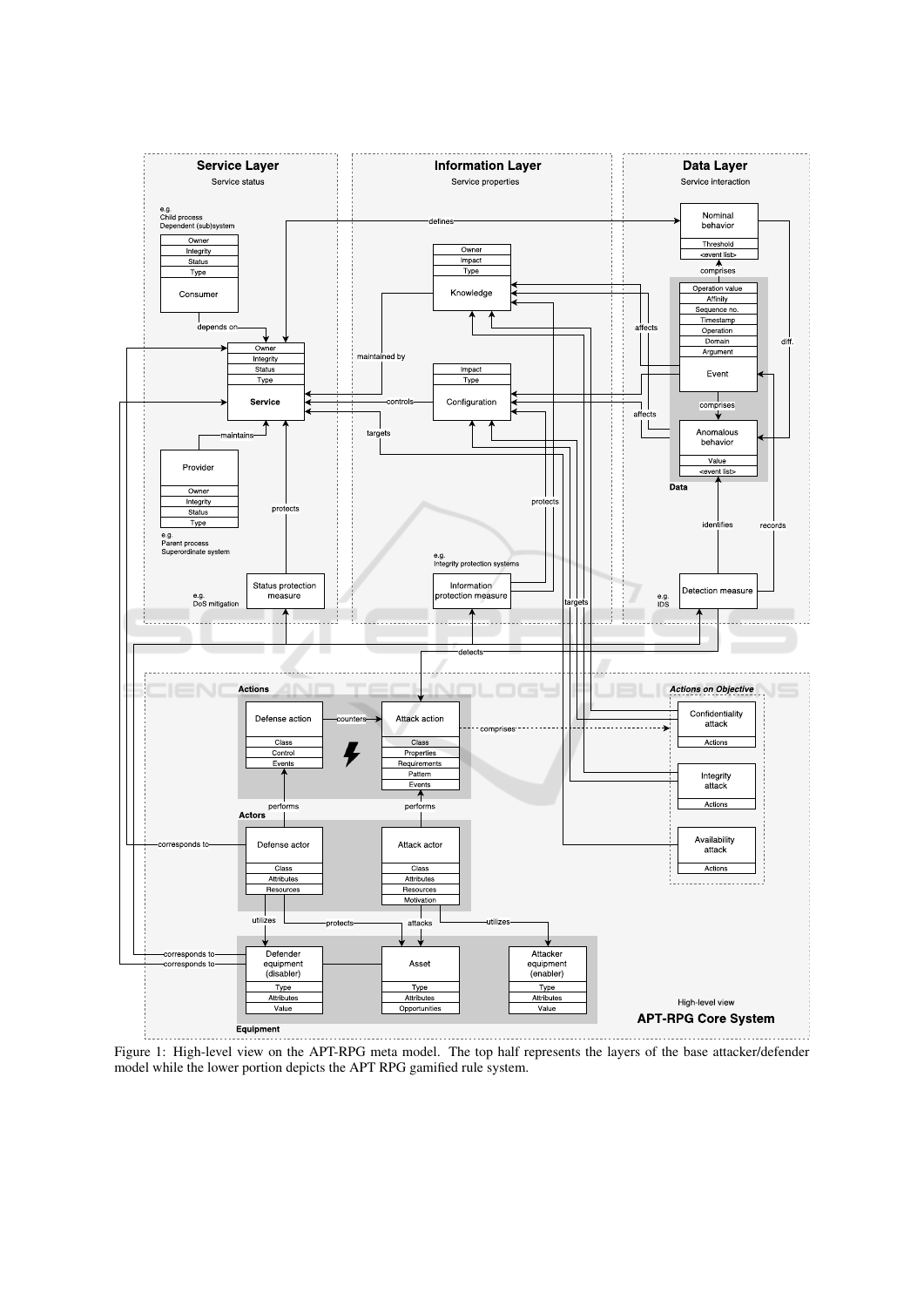trigger the event  $Evt(operation, layer, argument)$  = create-data-dropped.exe, followed by the event start-operation-dropped.exe, which results in an anomaly with a specific value denoting its deviation from a set baseline. Here, this occurrence would affect the confidentiality of user-specific knowledge that is handled by the modeled service chrome.exe, thereby changing integrity of the service and its children to 'compromised', while its status ('running') remains unaffected.

On a less granular IT service level, a generic event destroy-config-webserver caused by the purposeful alteration of a web server's settings would affect the configuration on an availability level, which in turn affects the electronic campus service of an education organization, changing its status and the status of its children to 'stopped'/'compromised'.

Since we want to not only sketch attack scenarios but also bridge the gap between actors, assets, vulnerabilities, concrete attack patterns, events and countermeasures, we extended the model with formally defined *actions*, which in turn shape the foundation for the APT RPG game model. In the following, we detail some of the game theoretic principles of our model before defining classes and mappings of model components.

#### $3.2$ **Game Principles**

Instead of relying solely on decision models, adversarial behavior can be studied using game situations (Lewis, 2014). Techniques associated with game theory, which is defined as "the study of models of conflict and cooperation between intelligent, rational decision-makers" (Roger, 1991), can be used to model multi-player scenarios that allow participants to pursue goals and rewards by acting in the most favorable, risk-adverse, or cost-effective way possible. The outcome of a game presents the actors with a strategy for resource allocation, risk minimization, or a general strategy to meet a certain attack or defense objective.

Even though it is a model/game hybrid, our RPG can be categorized according to several principles of game theory, as summarized by Roy et al. (2010). Specifically, the APT RPG has the following properties:

• Non-cooperative Nonzero-sum Game: Opposition between players is an integral part of the current design: Player 1 (attacker) is always combats player 2 (defender) and tries to achieve adverse goals by stealing information, manipulating the integrity of data or systems, or by shutting them down entirely. Even though actions are not typically assigned points that are symmetrically gained/lost (making it nonzero-sum), it can be argued that the mechanism of asset compromise is in fact a zero-sum game, where the defender loses integrity while the attacker gains an advantage. In other situations, win/loss is represented by an increase or decrease of attributes or action success and detection chance. These bonuses are one-sided, yet always shift the balance between the players away from equilibrium.

- Asymmetric Strategy: The strategy sets of the two players are not identical – the attacker draws from a different pool of actions than the defender. This stems from the difference in goal and purpose: Attackers will attempt to penetrate a system using malware and by exploiting vulnerabilities, while a defender tries to counter these actions by implementing technical and organizational controls.
- Dynamic/Extensive game with Static Elements (Roy et al., 2010): While the game uses sequential moves characteristic for dynamic games, the second player typically remains unaware of the first player's actions, making the model bear some resemblance to a strategic setting where players act simultaneously and in secret. At its core, the APT RPG remains dynamic – emphasized by its multi-stage nature.
- Imperfect Incomplete Information: As stated above, player 1 does not necessarily know the moves previously made by the attacker. It is in fact vital to his or the success of player 2 that actions performed remain secret, thereby potentially causing the defender to make imperfect decisions. At the same time, the general set of strategies is known to both sides, however the exact payoff in a certain situation is not, due to the lack of information about past activity and their impact on success and detection chances (incomplete information).
- Bayesian Formulation of Static Elements: In the RPG, players have incomplete information on the other players, especially when it comes to actions and strategies, which are derived from the attacker's type and ultimate objective. There is, however, a fixed probability that players, being one of 8 available classes, need to conduct/ defend against one of three kinds of attacks on a finite set of assets in order to win the game.
- Finite & Discrete: While some action combinations are continuous in nature, the general action/reaction game follows a discontinuous sequence. The number of game turns is limited by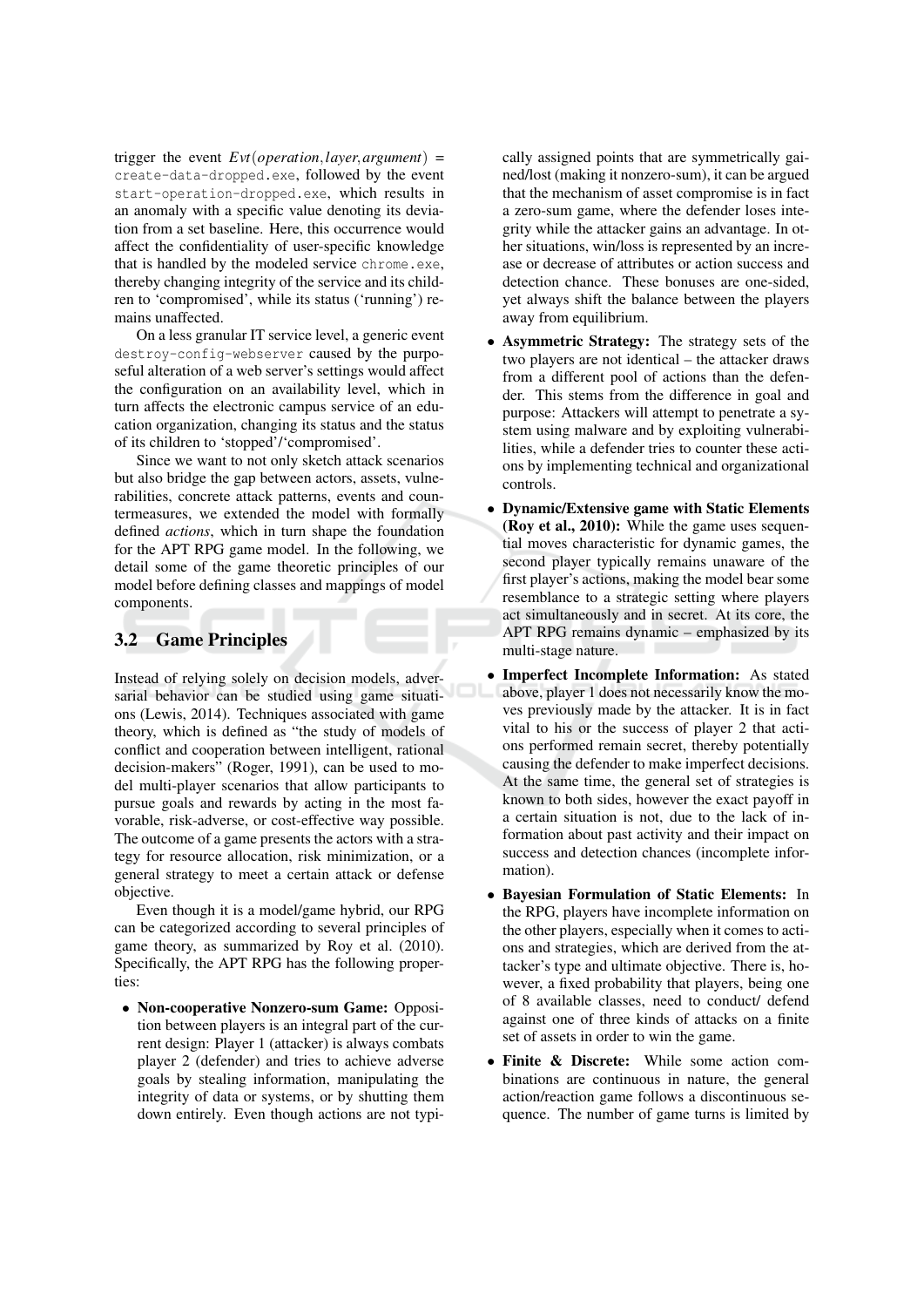

Figure 2: Information set of the defending player for victim system compromise through attacker action  $a_{v1}$ , shown in extensive form (Kuhn, 2009). In the above case, player 2 successfully unveils  $a_{v1}$ , giving him the chance to specifically counteract the gain  $L(a_v)$  of player 1 by increasing his own score  $L(d_v)$  through defense action  $d_{v1}$ . Below tree represents the limited information set for player 2, when  $a_{v1}$ remains undetected.

an exhaustible resource - Initiative (i.e. time efficiency).

Following Roy et al.'s taxonomy, our game can be classified as non-cooperative, dynamic game with imperfect and incomplete information that draws from static elements of Bayesian formulation. Akin to You and Shiyong (2003), our two-party hybrid zero-sum game  $G$  is defined by the triplet:

 $G = (A, D, F)$ , where:

- $\bullet$  A is a set of strategies of player 1 (attacker),
- $D$  is a set of player 2 (defender) strategies, and
- $\bullet$  *L* is, for select game concepts (see below), a realvalued function  $A \times D$ . Therefore,  $L(a, d)$  is a real number for every  $a \in A$  and  $d \in D$ .

During the game, player 1 chooses action  $a \in A$ targeted at victim  $v \in V$ , which is kept secret unless player 2 meets detection requirements (see Figure 2). If action  $a<sub>v</sub>$  is conducted successfully, player 1 gains a number of points  $L(a_v)$  representing the level of victim compromise, which are directly or indirectly deducted from the respective defender's tally (payoff). Independently from the outcome of the detection attempt, player 2 chooses  $d \in D$  for victim  $v \in V$ , attempting to counter the (assumed) action  $a_v$ . Points  $L(d_v)$  are computed, fully negating  $L(a_v)$  in the best of cases. Specifically, this principle applies to victim system integrity and status (see Figure 2 as well as the  $\langle Victor \rangle$  definition in Section 3.3), success chance of hostile attacks and defensive actions (see  $\langle Properties \rangle$  and  $\langle Enables \rangle / \langle Disables \rangle$  below), and some other attribute or resource bonuses or penalties.

It is important to bear in mind that the RPG's victory conditions are only indirectly affected by these shifts and that an increased numeric distance from the equilibrium of factors other than victim system integrity and status does not always guarantee one player's domination over the other. In fact, victory is determined by the exhaustion of available (temporal) resources or the successful compromise of the victim asset within an allotted time window.

In the following, we introduce the class specifics of our model and define the concept of an action.

## 3.3 Definitions

Actions are at the core of the joint model and link real-world service and actor behavior to concrete data points such as observable attack patterns or event sequences. Formally, an action  $X$  is defined as *n*-tuple of typical length  $n = 11$ , whereas the model's flexibility allows for the omission of unneeded elements. Simply put, an action is performed by an actor and further enabled or disabled by equipment, policies, and tools. It is assigned a category within the model, including usage requirements, properties pertaining to its success, and a detection chance. Attack patterns and associated events tie it to measurable real-world data points. PUBLICATIONS

 $X = \langle$ 

\AttackActor\Class,Motivation,Attributes,  $Resources \rangle$ ,

 $\langle Defense Actor\langle Class, Attributes, Resources \rangle \rangle$ ,  $\langle Enabler(Type, Effect, Attributes, Name \rangle \rangle,$  $\langle Disabler \langle Type, Effect, Attributes, Name \rangle \rangle,$  $\langle Victim(Type,Name, Exposure, Parent,$  $Configuration, Knowledge, Status, Integrity\rangle$  $\langle AttackClass \langle Stage, PatternClass, Mode \rangle \rangle$ , *<u>{DefenseClass{Category, ControlClass,</u>*  $ActionClass\rangle,$  $\langle Requirements \langle * Actor \langle Attributes,$  $Resources \rangle$ , Victim $\langle Expasure, Integrity \rangle$ , *<u>{Properties}</u>Sophistication, SuccessChance,*  $DetectionChange\rangle,$  $\langle AttackPattern \langle Impact, ID \rangle \rangle$ ,  $\langle Events(Type, Time, Sequence, Parent,$  $Operator, Argument \rangle$  $\rangle$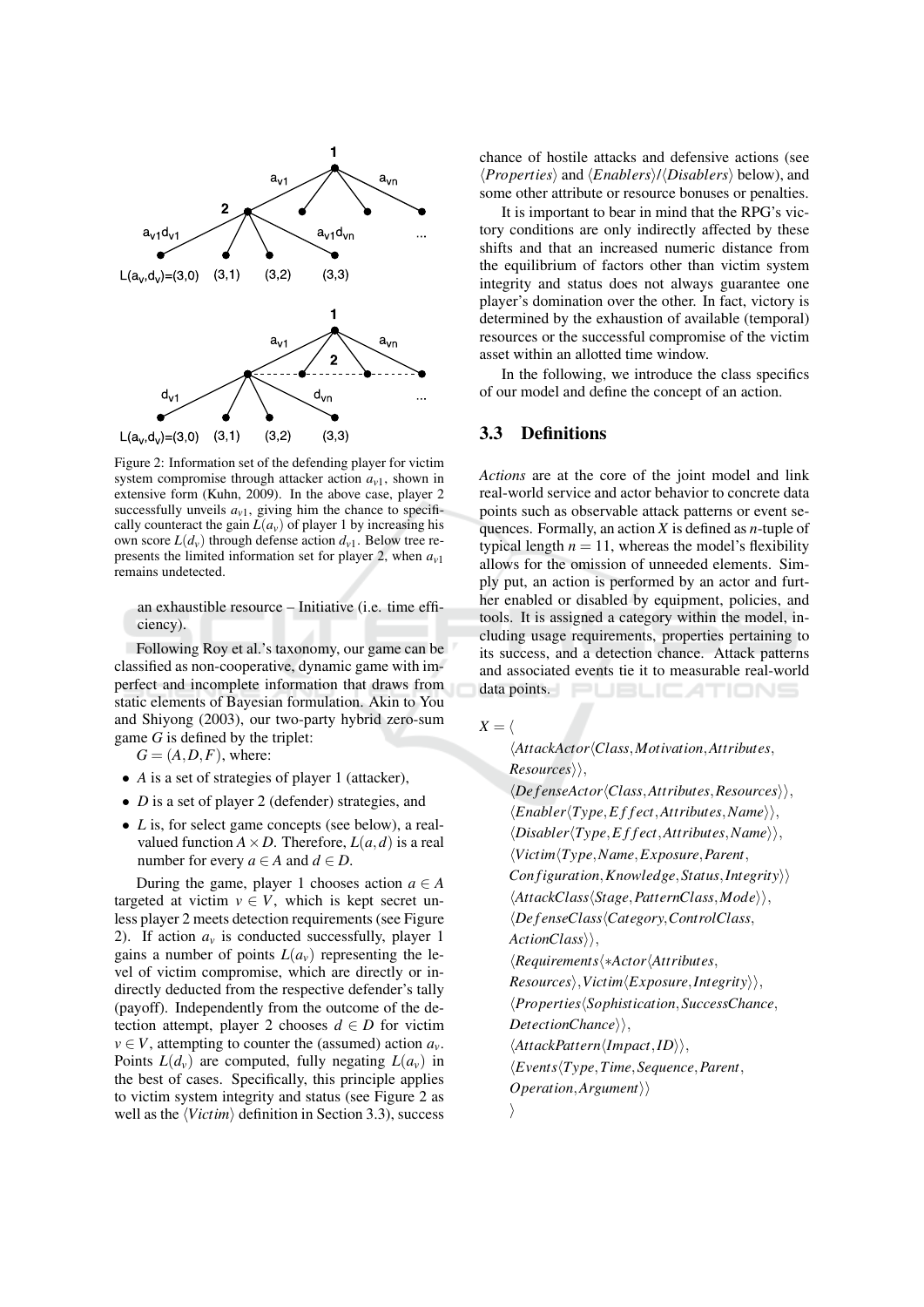AttackActor and DefenseActor correspond to the actor types introduced in the ThreatActorType vocabulary schema of the STIX threat information language (Barnum, 2012). Each attacker is described as a unique class with their own motivation, primary attributes in the form of Sophistication (measure of an actor's skill, SO), Determination (measure of actor motivation and the strength of their cause,  $DE$ ) and Wealth (financial resources of an actor,  $WE$ ), as well as operational resources such as Initiative (INI) and Insight  $(INS)$ : Initiative (i.e. time efficiency) is an attribute derived from SO and DE that determines the number of overall actions each actor can perform. Each action in the strategy set has a time requirement, making this attribute the main resource for all attack and defense activities. Insight, on the other hand, measures the knowledge gained about their opponent and thereby increases the overall chance of success when attacking/defending.

The currently modeled  $\langle Attrack Actor \rangle$  classes in the RPG include: Cyber Espionage Operations  $(TH)$ , Hacker (white  $(EX)$ , gray  $(RO)$ , black hat  $(RA)$ ), Hacktivist (CR), State Actor/Agency (OP), Insider  $(IN)$ , and Disgruntled Customer  $(PR)$ .

Each attacker class has a range of possible motivations. These goals represent the overall objective of the attack and provide additional context for determining attacker attributes and skills. They correspond to the STIX Threat Actor Motivation vocabulary and encompass various ideological goals  $(id.*)$ , as well as ego-centered  $(eg)$ , financial  $(fi)$ , military  $(mi)$ , opportunistic  $(op)$ , and political  $(po)$  motivations. The actor creation routine of the RPG supports automation of the entire process and provides percentages defining likely actor/goal combinations.

AttackActor =  $\langle$  $\langle Class\{TH, EX, RO, RA, CR, OP, IN, PR\}\rangle,$  $\langle Motivation\{id.*, eg, fi, mi, op, po\}\rangle,$  $\langle Attributes \langle SO{1..n}, DE{1..n}, WE{1..n} \rangle \rangle,$  $\langle Resources \langle INI{1..n}, INS{1..n},\right]$  $\langle \textit{Enabler} \rangle \rangle$ 

Following the same approach,  $\langle DefenseActor \rangle$ classes include the three primary sectors  $(CP, CM,$  $CS$ ), infrastructure (IF), military (MI), state actors/agencies  $(SA)$ , the education sector  $(ED)$ , and private individuals  $(PI)$ .

$$
Define {\it fense} Actor = \langle
$$

 $\langle Class\{CP, CM, CS, IF, MI, SA, ED, PI\} \rangle,$  $\langle$ Attributes $\langle SO{1..n}, DE{1..n}, WE{1..n} \rangle$ ,  $\langle Resources \langle INI{1..n}, INS{1..n},\right]$  $\langle Disabler \rangle \rangle$ 

So-called Enablers represent attack tools and vulnerabilities employed by the aggressor. They have specific effects on the target system and come with a wide range of properties (e.g. level of impact or maturity of a vulnerability-type Enabler (see CVE/CVSS mapping in Section 4)) and prerequisites (e.g. privileges and level of user interaction required) that need to be considered. Attacker equipment  $(ATT.*)$  subsumes mostly attack tools  $(MPT, Pwd)$ , OS, application and (wireless) network scanners  $(Sca)$ , various types of malware  $(Mal)$ , and vulnerabilities  $(VUL)$  that modify the chance of success against specific target assets or actors

Some enablers and disablers only target or apply to specific equipment categories. The general  $\langle$  *E f f ect*  $\rangle$  of using equipment (or attack actions for that matter) is described by the respective subclass. Typically, various resources, attributes, and detection/success (\*DC/\*SC) probabilities are either increased  $(inc*)$  or decreased  $(dec*)$  upon use, which further impacts future events and the overall course of the game. For the  $\langle EffectTarget \rangle$ , we generally differentiate host-based  $(H)$ , network-based  $(N)$ , industrial  $(I)$ , mobile  $(M)$ , and third-party  $(T)$  equipment. Enablers have an adverse  $\langle Impact \rangle$  on the CIA status of the victim (more details below).

 $Enabler = \langle, \rangle$ 

 $\langle Type\lbrace ATT.*, VUL.*\rbrace \rangle,$  $\langle E \, f \, \textit{fect} \, \langle \textit{Type} \, \{\textit{incSC}, \textit{decDC}\}, \textit{EffectValue} \, \{1..n\}, \rangle$  $EffectTarget\{H, N, I, M, T\}\rangle,$  $\langle Attributes \langle Sophiaistication\{1..n\}, Level\{1,2\} \rangle,$  $\langle Properties \langle Privateges\{high, low\},\$  $Use the fraction \{none, required\},\$  $\langle Impact\langle C\{low,med,high\},\rangle$  $I\{low, med, high\}, A\{low, med, high\}\$  $Maturity\{unproven, PoC, functional, high\}\rangle\rangle,$  $\langle Name\{-ToolName_-\}\rangle$ 

Defenders use *Disablers* to thwart their adversary. Such defender equipment encompasses assets to be protected  $(AST)$ , security policies  $(POL)$ , fixes  $(FIN)$ that counter vulnerabilities, as well as tools that increase security ( $SEC.*$ , e.g. through prevention  $(Pre)$ ), detect  $(Det)$ , delay  $(Del)$ , or generally hinder the attacker  $(Cnt)$ . The respective effects aim to reverse or mitigate the damage caused by attacker equipment and actions.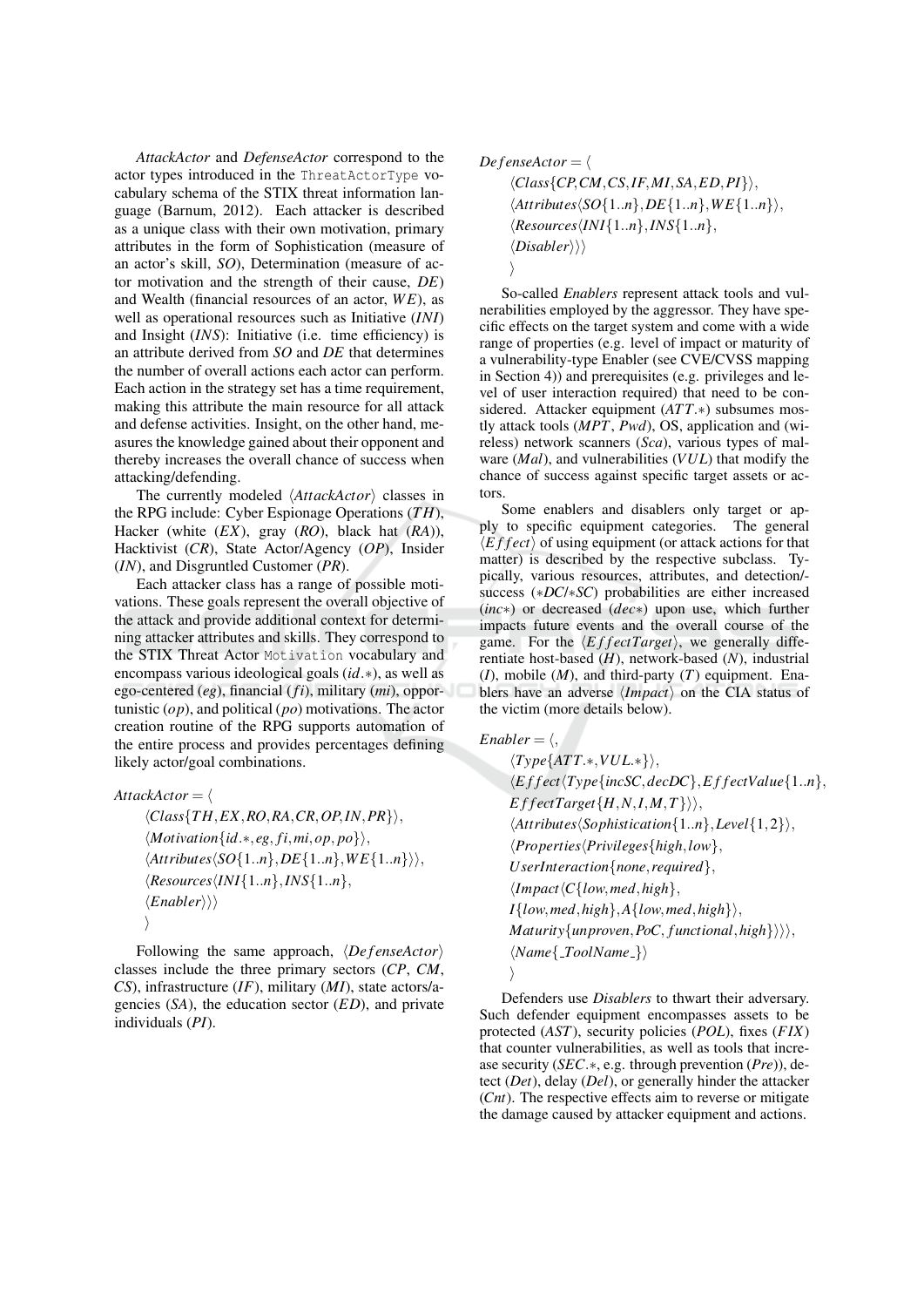$$
\begin{aligned}\n\text{Disabler} &= \langle, \\
\langle Type \{AST.*,SEC.*, POL.*, FIX.*\} \rangle, \\
\langle Effect \langle Type \{decSC, decSC\}, EffectValue\{1..n\}, \\
EffectTarget \{H, N, I, M, T\} \rangle \rangle, \\
\langle Artributes \langle Sophia\{1..n\}, Level\{1,2\} \rangle \rangle, \\
\langle Properties \langle Maturity \{of \, ficial, temporary, \\
workaround \} \rangle \rangle, \\
\langle Name \{SystemName.\} \rangle\n\end{aligned}
$$

The Victim class describes the system that might be targeted by the attacker, may that be a specific asset or a disabler. Furthermore, victim information differentiates between internal and exposed systems, which can be accessed directly from within the DMZ, and identifies service status, integrity, and systemic parents that represent consumers and providers.

In each gamified scenario, the attacker attempts to achieve his or her goal by compromising a victim in a specific fashion, i.e. one tries to compromise one of the defender's assets (change its  $\langle Victor,$  /  $Integrity \rangle$ ) to 'compromised' or its  $\langle Victim \langle Status \rangle \rangle$  to 'stopped'). There are three kinds of possible attacks on any asset, in accordance to the CIA triangle (Whitman and Mattord, 2011): Confidentiality attacks (theft of information), integrity attacks (altering of information), and availability attacks (system status changes), which are part of the  $\langle AttackClass \rangle$  component below.

 $Victim = \langle \blacksquare \blacksquare \blacksquare \blacksquare \blacksquare \blacksquare \blacksquare \blacksquare$ 

 $\langle Type\{ Asset, SecuritySolution\} \rangle,$  $\langle Name\{\ SystemName_{-}\}\rangle,$  $\langle Exposure\{internal, exposed\} \rangle,$  $\langle Parent\{\langle Victim \rangle, \langle Disabler \rangle\} \rangle,$  $\langle Configuration\{tech, org\} \rangle,$  $\langle Knowledge\{Information, \langle Configuration \rangle\}\rangle,$  $\langle Status \langle OperationStatus \{ running, stopped \} \rangle$ ,  $\langle$ *Integrity* $\{nominal, affected, compromised\}$  $\rightarrow$ 

AttackClass contains categorization into the APT kill chain (sub-)stage ( $\langle Stage \rangle$ ), as well as the class of attack patterns as defined by the CAPEC link categorization introduced below.  $\langle Mode \rangle$  identifies the optional CIA goal and impact rating of the action. Respectively, the DefenseClass refers to the NIST link categories which allows the assignment of a mitigating control to the modeled attack. See Section 4 for more information about categorization.

AttackClass =  $\langle$  $\langle Stage{R,*,W,*,D,*,E,*,I,*,C,*,A,*}\rangle$ {PatternClass{IG, IN, SE, SA, FA, BF, IA, DM,  $PR, CO\},$  $\langle Mode \langle Goal\{C,I,A\},Rating\{low,med,high\} \rangle \rangle$  $\setminus$ 

 $DefenseClass = \langle$ 

HNIC

 $\langle Category\{organization, information\_system\}\rangle$  $\langle ControlClass\{IL, CP, AW, SP, FI, AP, AC, DI,$  $SI, CS$ } ActionClass{ACM, ACE, IFE, LEP, REA, AMO, RST, COM, CCC, COS, COP, COP, AUM INH, NOM, MES, PAC, SEP, SCP, BOP, CRP,  $FLR, MCP, ISM$ }  $\left\langle \right\rangle$ 

Requirements identify the minimum actor attributes and resources needed to conduct the attack, as well as other prerequisites in the form of system exposure. Requirements are optional and depend on the complexity of the respective attack, which is defined through its *Properties*, namely minimum skill (Sophistication  $SO$ ) and the chance of success  $(SC)$  and detection  $(DC)$ . This information is largely gleaned from CAPEC and CVE.

**JBLICATIONS**  $Requirements = \langle$  $\langle * Actor\langle Attr.\langle SO{1..n}, DE{0..n}, WE{0..n} \rangle \rangle \rangle,$  $\langle * Actor \langle Resources \langle INI{1..n}, INS{1..n} \rangle \rangle \rangle,$  $\langle Victim \langle Exposure\{internal, exposed\} \rangle \rangle,$  $\langle Victim\langle Integritv\{nominal, compromised\} \rangle \rangle$ 

$$
Properties = \langle \langle SO{1..n}\rangle, \langle SC{1..100}\rangle, \langle DC{1..100}\rangle \rangle
$$

Each action corresponds to an AttackPattern, which is identified by its ID and its impact on the CIA triangle. Attack patterns link the modeled action to specific hostile activity as described in the CAPEC schema. Ultimately, each attack pattern is mapped to a set of monitored Events with specific underlying operations and arguments, triggers (parents), timestamps, and sequence numbers. The 'pattern' type describes event sequences that directly represent the action, while anomalies describe the behavioral deviation from a baseline. The modeling of unique events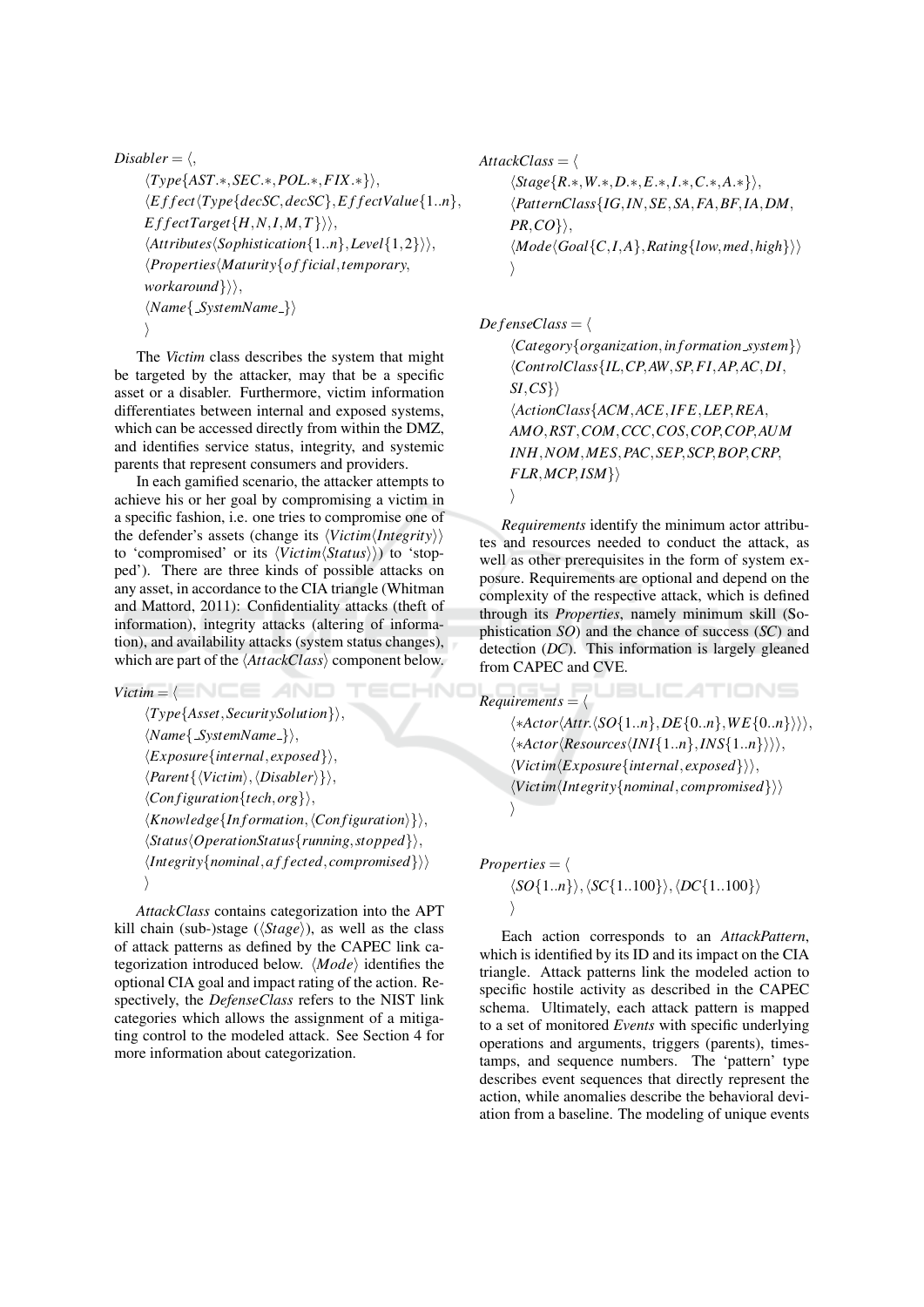closes the gap to the data layer and allows us to lower the level of abstraction to the actual systemic representation. Refer to Section 4 for a mapping example.

AttackPattern =  $\langle$  $\langle Impact\langle C\{low,med,high\},\rangle$  $I\{low, med, high\}, A\{low, med, high\}\rangle,$  $\langle ID\{n\}\rangle$  $\rangle$ 

```
Event = \langle\langle Type\{Pattern, Anomaly \} \rangle\langle Time\langle Start\{\_times mestmp\_\},End\{\_times mestmp\_\}\rangle\rangle.
       \langle Sequence\{n\}\rangle,
       \langle Parent{ParentName_{-}}\rangle,\langle Operation{OperationName} \rangle,
       \langle Argument\{\_OperationArgument\}\rangle\setminus
```
#### **DATA MAPPING**  $\overline{\mathbf{4}}$

In this section, we specify the mapping of external data to the various classes and categories that are part of our model. This includes the formal link between actions and events, the mapping of APT kill chain to CAPEC attack patterns, the CAPEC to CVSS mapping, and the association of controls to defense actions. Using below information, it is possible to easily extend or adapt the game system to new or updated scenarios in cyber-security and beyond.

#### $4.1$ **Actions to Events**

Each action available in our APT RPG rule system can be modeled using the structure introduced in Section 3. The possible link between in-game actions and real-world events is an integral part of the model. In the following, we exemplify this mapping using the star graph based anomaly detection approach by Luh et al. (2017). In that paper, the authors describe a system for detecting and interpreting abnormal Windows OS behavior expressed through sequences of kernel events defined as  $G = (U, V, E)$ , where  $U$  and  $V$  are nodes (parametrized event type) and  $E$  is the respective edge (type of operation). Specific attacks (here, the example is limited to APT kill chain phases) can be learned by monitoring malware activity and comparing it to a pre-established baseline of known process behavior. If we apply this principle

to CAPEC attack patterns, the accuracy of the interpretation mechanism could be further improved.

In Luh et al.'s system, such a sequence of kernel events could look like this:

| Table 1: Example event sequence describing the process  |
|---------------------------------------------------------|
| of making a dropped executable persist through a system |
| restart (CAPEC-564: "Run Software at Logon"). Time      |
| stamps and full paths omitted for legibility.           |

| Start node $(U)$  | End node $(V)$             | Edge $(E)$    |
|-------------------|----------------------------|---------------|
| process-shell.exe | process-drop.exe           | start $(3)$   |
| process-drop.exe  | image-library.dll          | load $(1.5)$  |
| process-drop.exe  | registry-HKLM/             | open $(0.25)$ |
|                   | Software//Run              |               |
| process-drop.exe  | registry-REG_SZ add (0.75) |               |
|                   | evil.exe                   |               |

This real-world data could be collected using any kernel monitor or API monitoring tool. More importantly, our APT RPG can seamlessly integrate this information into a gamified scenario. Specifically, our system would model the above event sequence as action, where the  $\langle Event \rangle$  class looks like this:

 $Event = \langle$  $\langle Type = Pattern \rangle$  $\langle Time\langle Start = 16.53.661, End = 16.53.729 \rangle$  $\langle Sequence = 1 \rangle,$  $\langle Parent = shell.exe\rangle,$  $\langle Operation = process\_start \rangle,$  $\langle Argument = drop.exe \rangle$  $\langle Sequence = 2 \rangle$ ,  $\langle Parent=drop.exe\rangle,$  $\langle Operation = image\_load \rangle$ ,  $\langle Argument = library. dl \rangle$  $\ddotsc$  $\left\langle \right\rangle$ 

This simple interface makes it easy for analysis to add their own data to the game model. Thanks to its flexibility, the level of abstraction can be freely specified – ranging from the discussed kernel events to high-level behavior such as 'set fire to house'.

#### 4.2 **Kill Chain to Attack Patterns**

We use Hutchins et al.'s cyber kill chain 2011 as foundation for the high-level view on our model. For further granularity, we expanded the 7 stages to a total of 19 subcategories that largely adhere to the APT ontology design by Luh et al. (2016). To link kill chain elements to CAPEC attack patterns, we introduced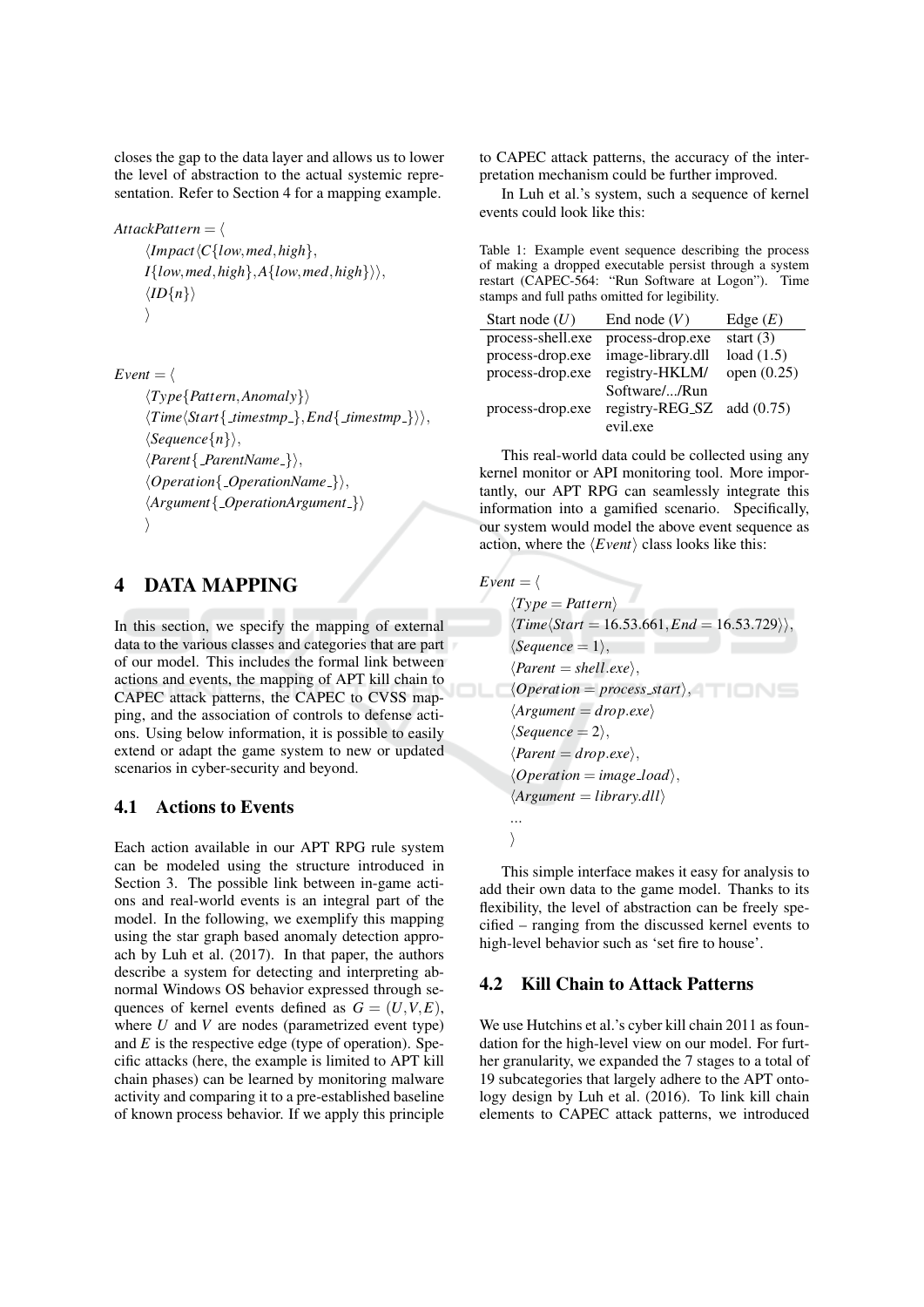

Figure 3: Mapping of NIST controls to CAPEC attack patterns via extended APT kill chain. The introduced link categories based on CAPEC are highlighted in black. A full key and table for all abbreviations/mappings is available on request.

the concept of *primary attacks*, which were abstracted from CAPEC's 'purpose classes' and assigned to kill chain categories. Figure 3 depicts the mapping.

Since the list of attack patterns in CAPEC is partially incomplete or offers too little information in terms of abstraction required for a meta-model, we only considered patterns of 'standard' and 'meta' abstraction level - the 'detailed' class was omitted in this initial iteration of the game. In addition, we opted to remove deprecated attacks and focus only on stable and draft patterns found in version 2.11 of CA- $PEC<sup>1</sup>$ . Incomplete patterns with no purpose classes were disregarded as well. Overall, this selection retained a total of 65 representative patterns out of 516. The remainder can easily be added at a later point.

#### 4.3 **Attack Patterns to Vulnerabilities**

Vulnerabilities are a key component of any intrusion scenario. In order to automatically map CAPEC attack patterns to CVSS vulnerabilities, we took a closer look at these and other related MITRE information exchange standards. Ultimately, we use the 'related weaknesses' information provided by CAPEC to map each pattern to specific weaknesses represented by the Common Weakness Enumeration (CWE) list. CWE "provides a common language for describing security weaknesses in architecture, design, or code"<sup>2</sup>. For example, CAPEC ID 1 ("Accessing Functionality Not Properly Constrained by ACLs") is related to CWE ID 276, 285, 434, etc.).

To close the gap between weaknesses and the more concrete vulnerabilities, we use open source information to map CWE entries to their Common Vulnerabilities and Exposures (CVE) counterpart. For example, CWE-276 ("Incorrect Default Permissions") contains the vulnerabilities CVE-2005-1941, CVE-2002-1713, CVE-2001-1550, CVE-2002-1711, CVE-2002-1844, CVE-2001-0497, and CVE-1999-0426. Armed with this ID, the specific vulnerability can be looked up in the National Vulnerability Database  $(NUD<sup>3</sup>)$ , where a specific CVSS score is assigned. This multipartite score is the basis for the requirements and impact calculations used in our model (see  $\langle Enabler \rangle$  in Section 3). In our example, the score for CVE-2005-1941 can be easily retrieved<sup>4</sup>.

<sup>&</sup>lt;sup>1</sup>https://capec.mitre.org

<sup>&</sup>lt;sup>2</sup>https://cwe.mitre.org/about/index.html

 $3$ https://nvd.nist.gov

<sup>&</sup>lt;sup>4</sup>https://nvd.nist.gov/vuln/detail/CVE-2005-1941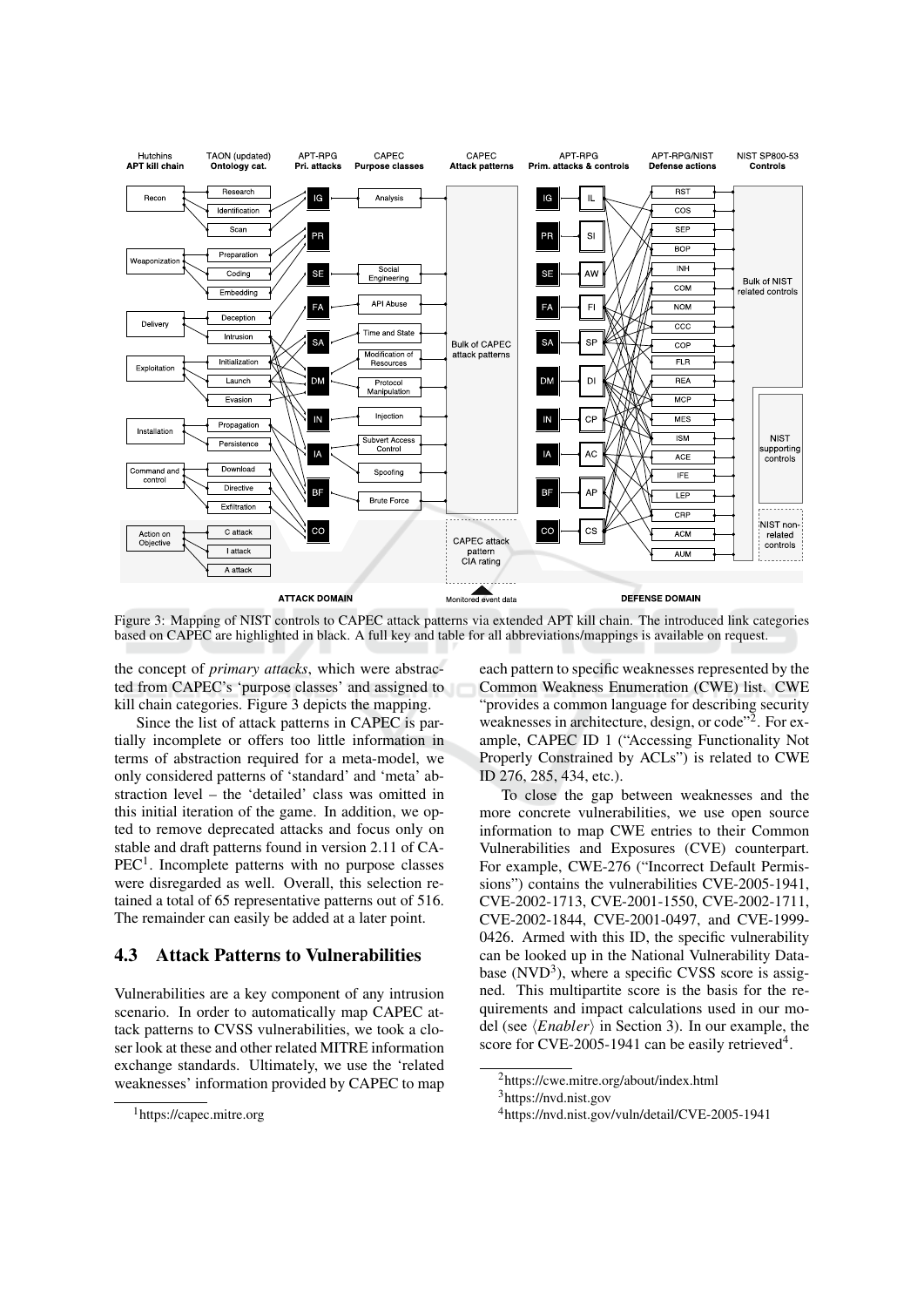

Figure 4: Relations between NIST controls rendered in Cvtoscape (Shannon et al., 2003). The inner circle represents controls with a degree of  $\geq 20$ . Elements beyond the outer circle have a degree of 1, while the isolated nodes to the left are not linked to any other controls (orphan controls).

### **Primary Controls to Defense** 4.4 **Actions**

The mapping of controls to defense actions and primary controls was automatically computed from the NIST SP800-53r4 standard. To achieve this, we extracted all links of relationship between the individual controls and modeled them as a graph. We subsequently separated each control into one of three categories by their level of degree. Controls with a degree  $d \geq 20$  were defined as parent *defense actions* (see Figure 3). Controls with degree  $d < 20$  and  $d > = 1$ form the bulk of related controls which operate on information system and/or organization level and translate to the remainder of the defense strategy set for the respective parent action. The model can be further extended by adding control enhancements that, in turn, are associated with numerous parent and related controls. Figure 4 depicts the relationship between all 224 NIST controls. General measures (NIST suffix \*-1) were converted into policies, which are part of the  $\langle \textit{Disablers} \rangle$  class.

#### 4.5 Limitations

There are a number of limitations that need to be considered before employing the described version of the APT RPG for attack analysis, risk assessment, or simply as an awareness game. Most of these factors also offer opportunities for future research.

Firstly, one needs to keep in mind that using external data sources or threat intelligence can be limiting: Attack patterns may outdate due to a lack of database maintenance or novel threats might not be considered immediately after disclosure. For CAPEC specifically, there are patterns that lack CIA impact or purpose information, e.g. CAPEC-2: "Inducing account lockout". This might make it necessary for the player to expand the repository of attack strategies/actions with their own information.

Secondly, the assignment of primary controls to defense actions (see Figure 3) is currently done semimanually by a group if IT security experts. Automated mechanisms have proven to be too inaccurate during initial experiments that utilized a natural language approach using several IT security glossaries. Because of this limitation, the attack-defense mapping of data sources that are significantly larger than the NIST standard might not be feasible.

Another minor drawback of the NIST control approach is the small number (19) of orphan controls, which are not related to any other countermeasures. Currently, these controls are not considered in the game, since they would have to be manually added and assigned a specific category, levering out most mechanisms of automation currently in place.

On the CAPEC side, we do not currently restrict attacks to a specific target type like we do for equipment, since CAPEC does not offer a clean way to assign systems (hosts, network, industrial components, etc.) to a particular pattern. That means that e.g. the BF primary attack such as CAPEC-49: "Password Brute Forcing" can, in the game, be used on an arbitrary victim without further distinction into target categories. This limitation might in some cases simplify a hostile action at the expense of realism. Countering this drawback is possible, but currently requires manual intervention: Depending on the description of the respective attack pattern, the information provided in CAPEC's database (namely the 'summary' and 'example instances' columns) can be parsed and assigned one of the equipment type categories used for assets ( $\langle EffectTarget \rangle$ ).

#### **CONCLUSION** 5

We have presented the design of a gamified meta model that can be used to train personnel, assess risk mitigation strategies, and compute new attacker/defender scenarios in arbitrary IT infrastructures. While the model itself is extremely flexible and supports varying levels of granularity, the initial game pro